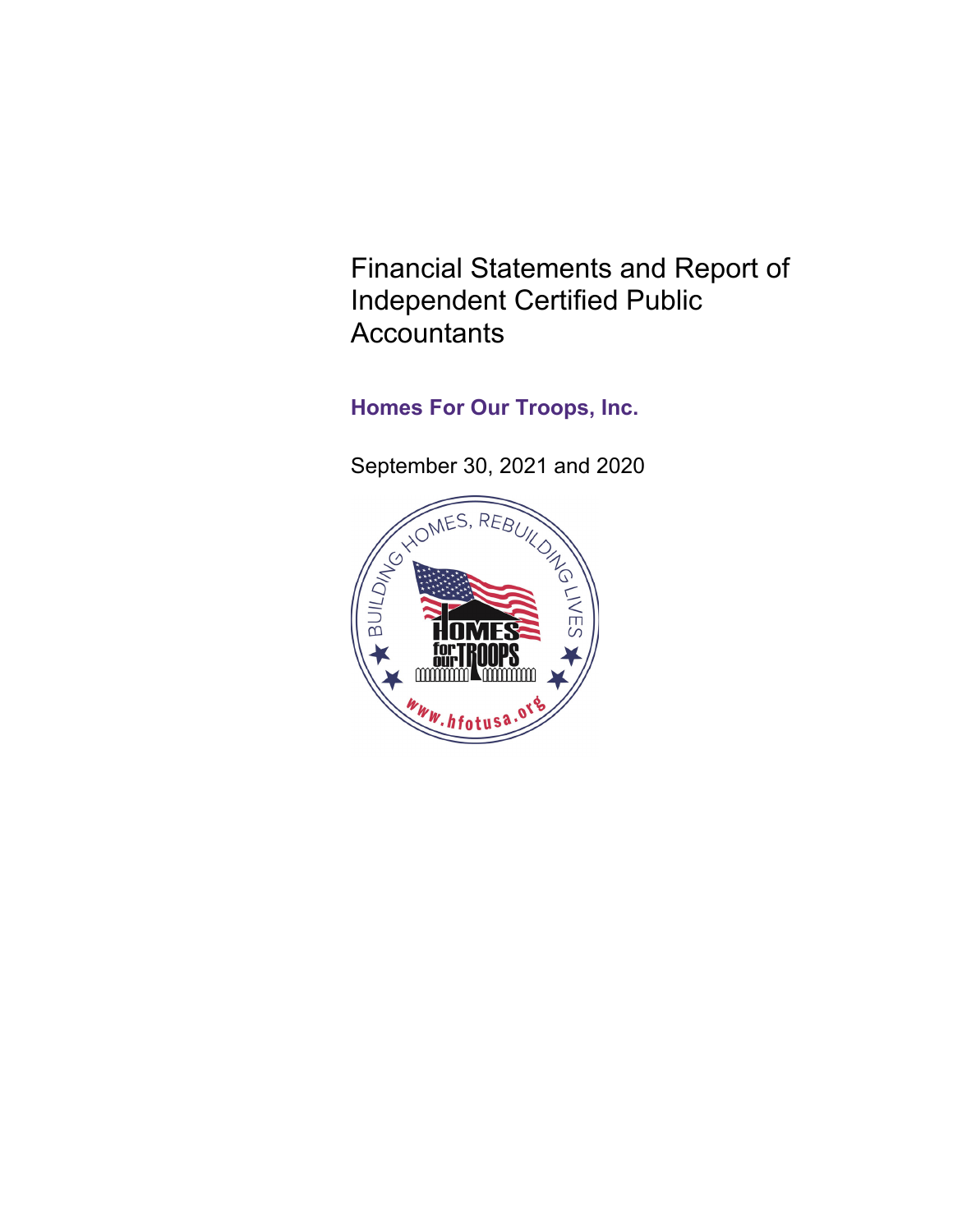#### **Contents** Page

| Report of Independent Certified Public Accountants | 3  |
|----------------------------------------------------|----|
| Financial Statements                               |    |
| Statements of financial position                   | 5  |
| Statements of activities                           | 6  |
| Statements of functional expenses                  | 8  |
| Statements of cash flows                           | 10 |
| Notes to financial statements                      |    |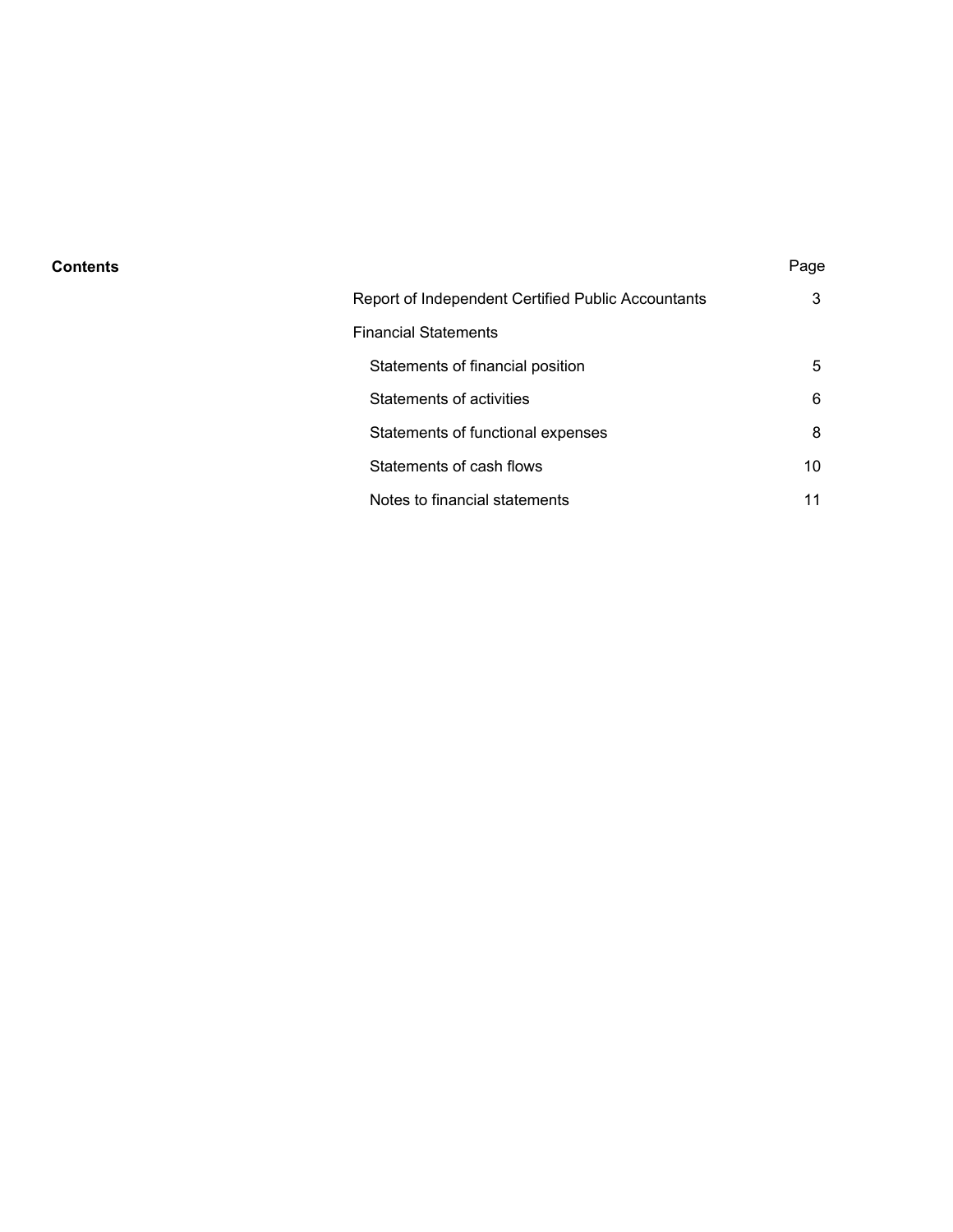

75 State Street, 13th Floor Boston, MA, 02109

 $\blacksquare$  +1 617 723 7900

 $F + 16177233640$ 

#### GRANT THORNTON LLP **REPORT OF INDEPENDENT CERTIFIED PUBLIC ACCOUNTANTS**

Board of Directors Homes For Our Troops, Inc.

We have audited the accompanying financial statements of Homes For Our Troops, Inc. (the "Organization"), which comprise the statements of financial position as of September 30, 2021 and 2020, and the related statements of activities, functional expenses and cash flows for the years then ended, and the related notes to the financial statements.

#### **Management's responsibility for the financial statements**

Management is responsible for the preparation and fair presentation of these financial statements in accordance with accounting principles generally accepted in the United States of America; this includes the design, implementation, and maintenance of internal control relevant to the preparation and fair presentation of financial statements that are free from material misstatement, whether due to fraud or error.

#### **Auditor's responsibility**

Our responsibility is to express an opinion on these financial statements based on our audits. We conducted our audits in accordance with auditing standards generally accepted in the United States of America. Those standards require that we plan and perform the audit to obtain reasonable assurance about whether the financial statements are free from material misstatement.

An audit involves performing procedures to obtain audit evidence about the amounts and disclosures in the financial statements. The procedures selected depend on the auditor's judgment, including the assessment of the risks of material misstatement of the financial statements, whether due to fraud or error. In making those risk assessments, the auditor considers internal control relevant to the Organization's preparation and fair presentation of the financial statements in order to design audit procedures that are appropriate in the circumstances, but not for the purpose of expressing an opinion on the effectiveness of the Organization's internal control. Accordingly, we express no such opinion. An audit also includes evaluating the appropriateness of accounting policies used and the reasonableness of significant accounting estimates made by management, as well as evaluating the overall presentation of the financial statements.

We believe that the audit evidence we have obtained is sufficient and appropriate to provide a basis for our audit opinion.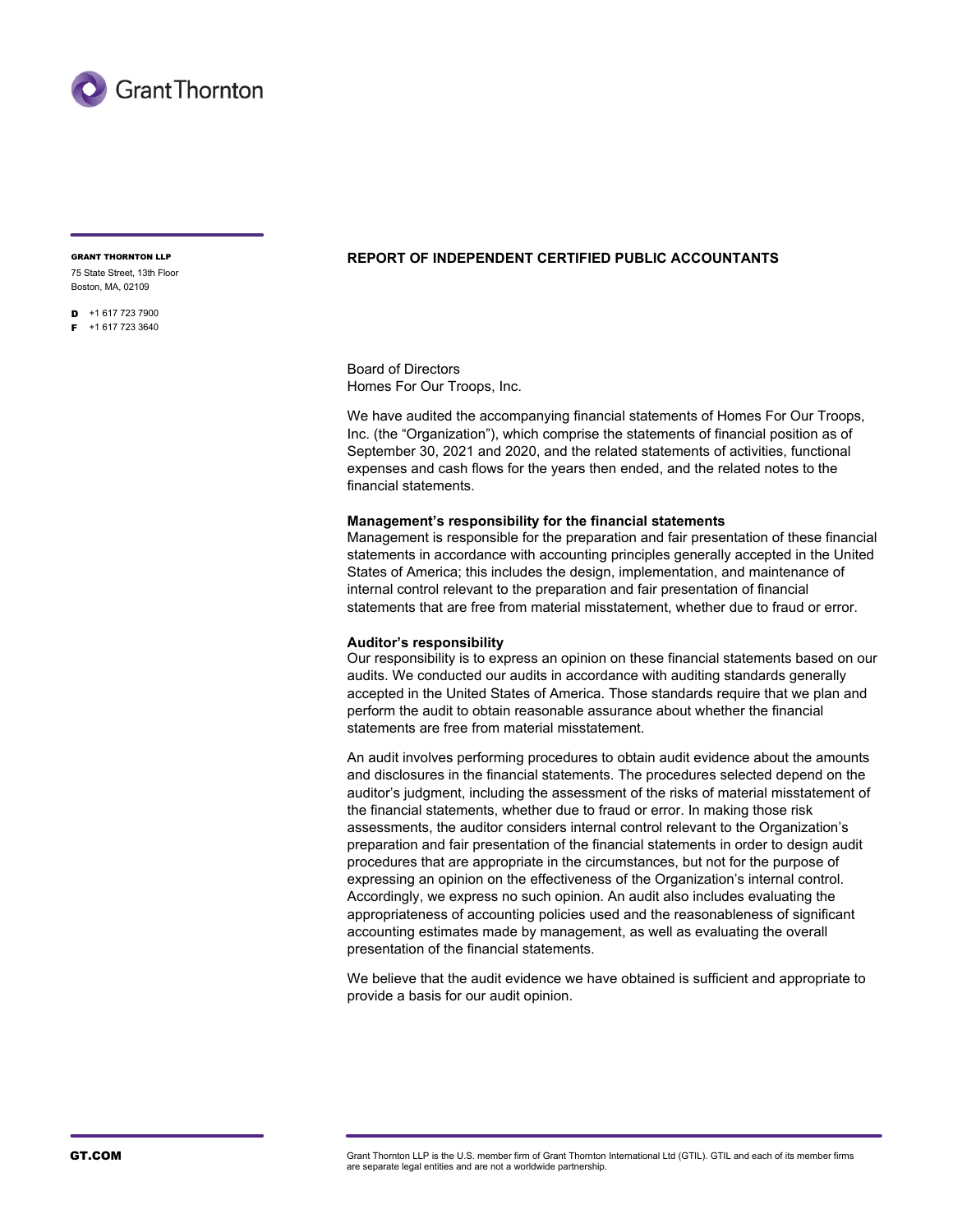

#### **Opinion**

In our opinion, the financial statements referred to above present fairly, in all material respects, the financial position of Homes For Our Troops, Inc. as of September 30, 2021 and 2020, and the changes in its net assets and its cash flows for the years then ended in accordance with accounting principles generally accepted in the United States of America.

Sant Thouton LLP

Boston, Massachusetts February 2, 2022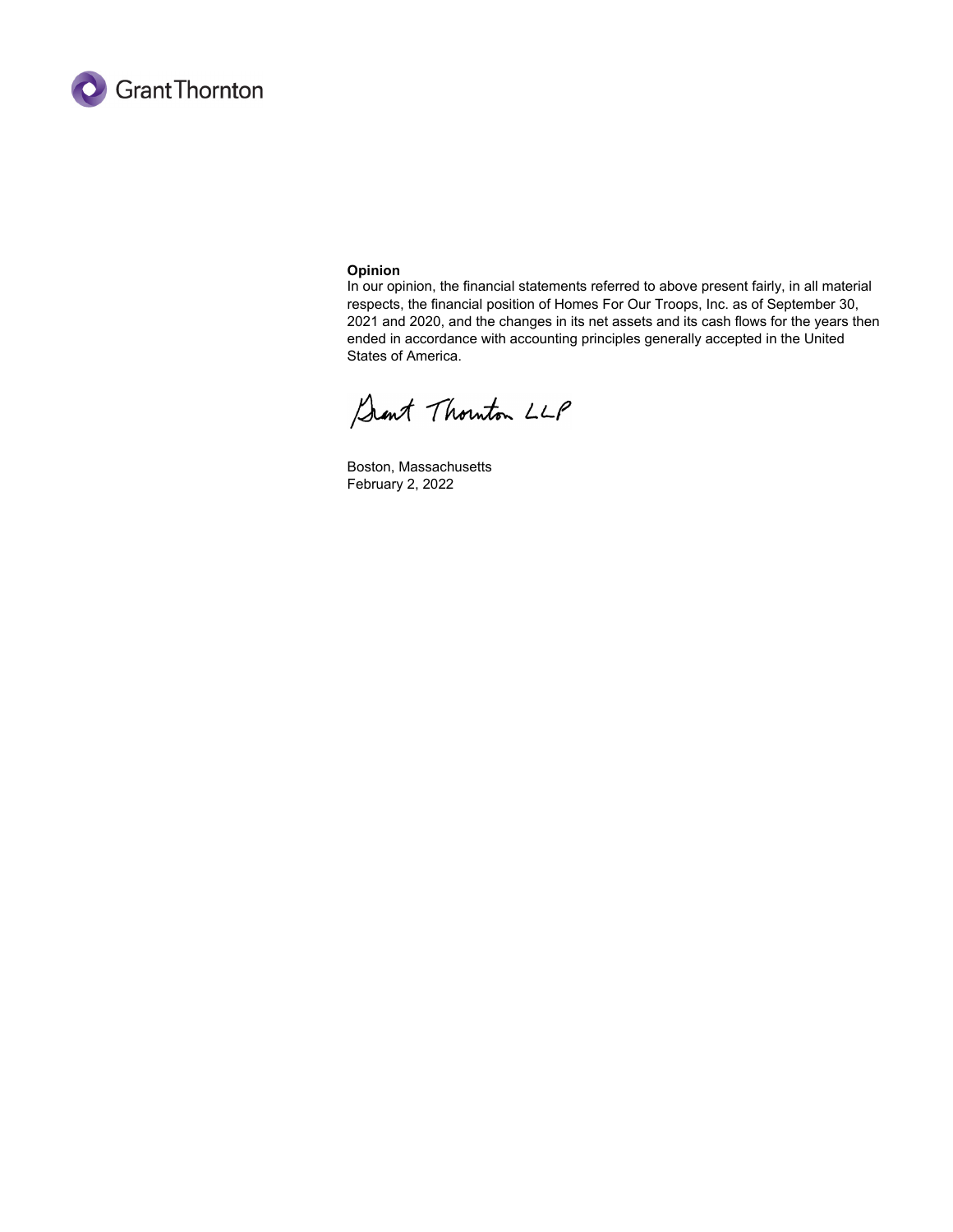## **STATEMENTS OF FINANCIAL POSITION**

## **September 30, 2021 and 2020**

|                                                        |    | 2021       | 2020             |
|--------------------------------------------------------|----|------------|------------------|
| <b>ASSETS</b>                                          |    |            |                  |
| Cash                                                   | \$ | 874,029    | \$<br>944,708    |
| Investments                                            |    | 13,343,371 | 6,349,438        |
| Pledges receivable, net                                |    | 2,521,012  | 3,357,547        |
| Construction and acquisition costs for veterans' homes |    | 12,629,905 | 12,392,492       |
| Prepaid expenses and other assets                      |    | 554,430    | 318,519          |
| Property and equipment, net                            |    | 1,414,499  | 1,543,925        |
| Total assets                                           | £. | 31,337,246 | \$<br>24,906,629 |
| <b>LIABILITIES AND NET ASSETS</b>                      |    |            |                  |
| Commitment to transfer homes to veterans               | \$ | 10,643,188 | \$<br>7,188,161  |
| Accounts payable and accrued expenses                  |    | 1,670,160  | 1,412,340        |
| Line of credit                                         |    |            | 502,027          |
| <b>Total liabilities</b>                               |    | 12,313,348 | 9,102,528        |
|                                                        |    |            |                  |
| <b>Net assets</b>                                      |    |            |                  |
| Without donor restrictions                             |    | 16,502,886 | 12,446,554       |
| With donor restrictions - purpose or time              |    | 2,521,012  | 3,357,547        |
| Total net assets                                       |    | 19,023,898 | 15,804,101       |
| Total liabilities and net assets                       | \$ | 31,337,246 | \$<br>24,906,629 |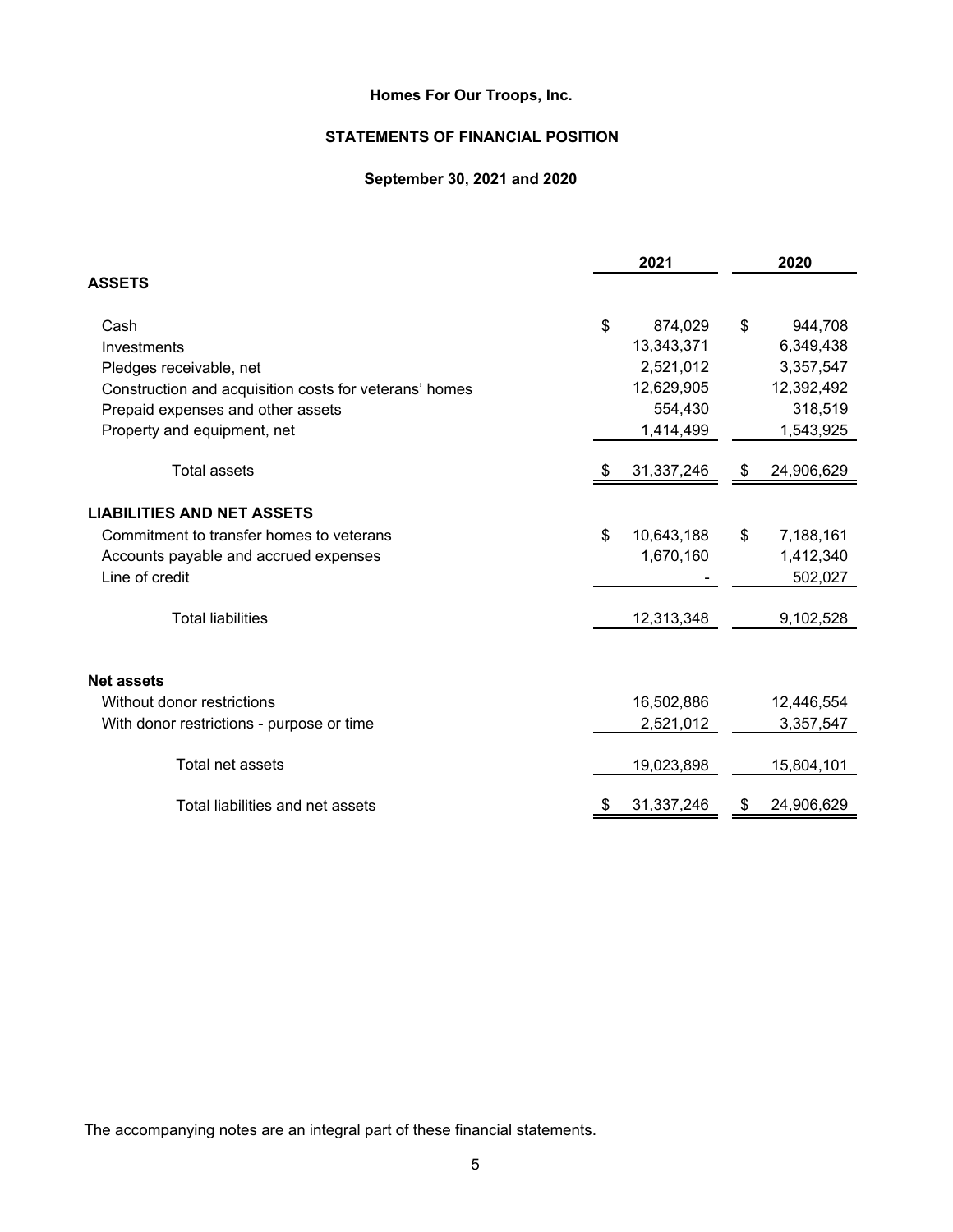#### **STATEMENT OF ACTIVITIES**

#### **For the year ended September 30, 2021**

|                                                | <b>Without Donor</b><br><b>Restrictions</b> | <b>With Donor</b><br><b>Restrictions</b> | 2021<br><b>Total</b> |
|------------------------------------------------|---------------------------------------------|------------------------------------------|----------------------|
| Revenues and other support                     |                                             |                                          |                      |
| Contributions                                  | \$<br>25,119,293                            | \$<br>817,399                            | 25,936,692<br>\$     |
| Contributed public service announcements       | 11,832,020                                  |                                          | 11,832,020           |
| Contributed materials and services             | 2,834,370                                   |                                          | 2,834,370            |
| Special events revenue, net:                   |                                             |                                          |                      |
| Special events revenue                         | 630,344                                     |                                          | 630,344              |
| Cost of direct benefit to donors               | (288, 344)                                  |                                          | (288, 344)           |
| Net revenue from special events                | 342,000                                     |                                          | 342,000              |
| Investment income                              | 1,327,164                                   |                                          | 1,327,164            |
| Other revenue                                  | 1,249,289                                   |                                          | 1,249,289            |
| Releases from restrictions                     | 1,653,934                                   | (1,653,934)                              |                      |
| Total revenues and other support               | 44,358,070                                  | (836, 535)                               | 43,521,535           |
| <b>Expenses</b>                                |                                             |                                          |                      |
| Program services                               | 24,600,066                                  |                                          | 24,600,066           |
| Program services - Public service announcement | 11,832,020                                  |                                          | 11,832,020           |
| Total program services                         | 36,432,086                                  |                                          | 36,432,086           |
| General and administrative                     | 2,000,879                                   |                                          | 2,000,879            |
| Fundraising                                    | 1,868,773                                   |                                          | 1,868,773            |
| Total expenses                                 | 40,301,738                                  |                                          | 40,301,738           |
| <b>CHANGE IN NET ASSETS</b>                    | 4,056,332                                   | (836, 535)                               | 3,219,797            |
| Net assets, beginning of year                  | 12,446,554                                  | 3,357,547                                | 15,804,101           |
| Net assets, end of year                        | 16,502,886<br>\$                            | 2,521,012<br>\$                          | 19,023,898<br>\$.    |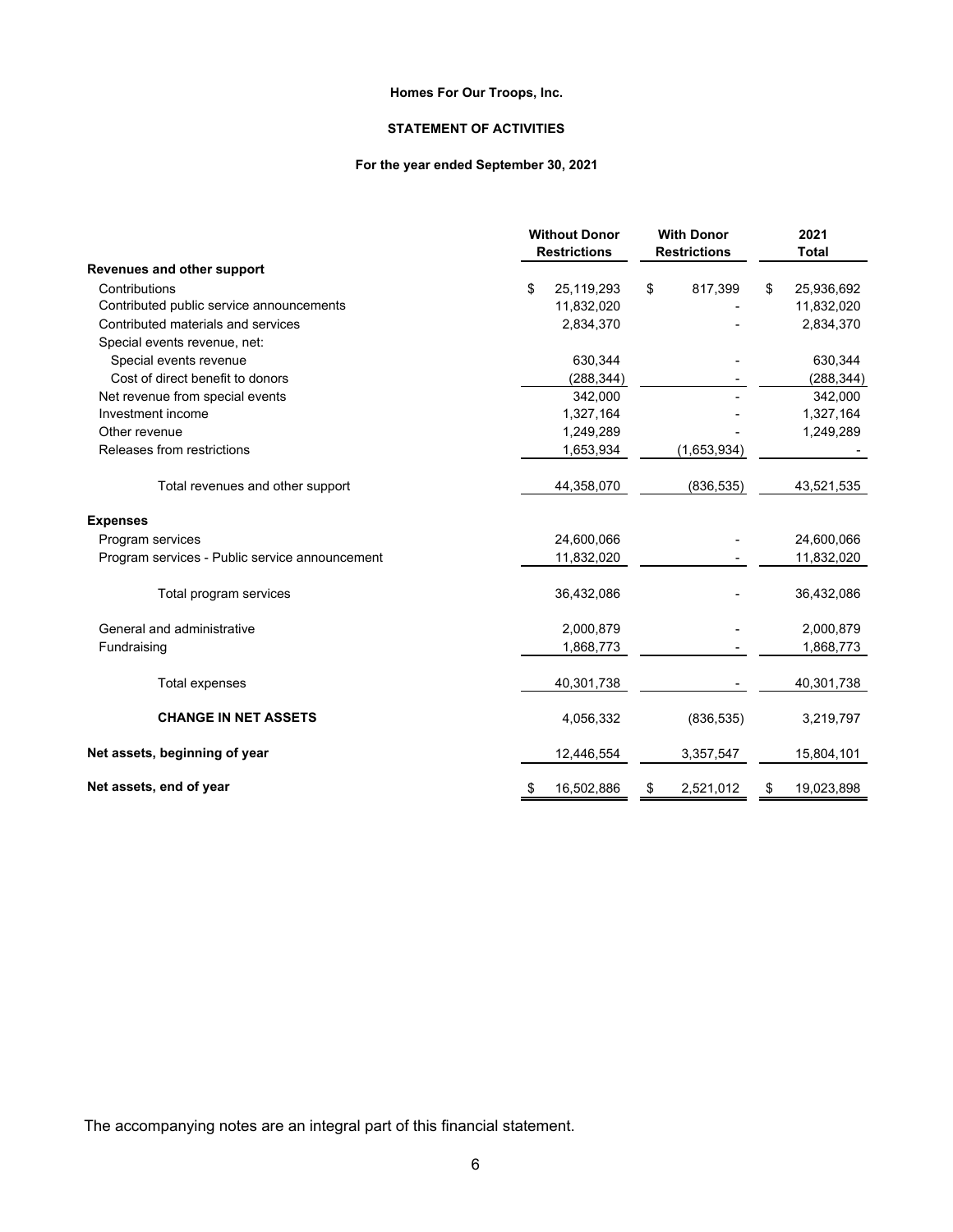#### **STATEMENT OF ACTIVITIES**

#### **For the year ended September 30, 2020**

|                                                |                  | <b>Without Donor</b><br><b>Restrictions</b> | <b>With Donor</b><br><b>Restrictions</b> |    | 2020<br><b>Total</b> |
|------------------------------------------------|------------------|---------------------------------------------|------------------------------------------|----|----------------------|
| <b>Revenues and other support</b>              |                  |                                             |                                          |    |                      |
| Contributions                                  | \$<br>18,518,926 | \$                                          | 2,582,095                                | \$ | 21,101,021           |
| Contributed public service announcements       | 16,423,944       |                                             |                                          |    | 16,423,944           |
| Contributed materials and services             |                  | 4,003,822                                   |                                          |    | 4,003,822            |
| Small Business Administration grant            |                  | 1,056,033                                   |                                          |    | 1,056,033            |
| Special events revenue, net:                   |                  |                                             |                                          |    |                      |
| Special events revenue                         |                  | 294,507                                     |                                          |    | 294,507              |
| Cost of direct benefit to donors               |                  | (31, 595)                                   |                                          |    | (31, 595)            |
| Net revenue from special events                |                  | 262,912                                     |                                          |    | 262,912              |
| Investment income                              |                  | 308,281                                     |                                          |    | 308,281              |
| Other revenue                                  |                  | 676,472                                     |                                          |    | 676,472              |
| Releases from restrictions                     |                  | 1,114,977                                   | (1, 114, 977)                            |    |                      |
| Total revenues and other support               | 42,365,367       |                                             | 1,467,118                                |    | 43,832,485           |
| <b>Expenses</b>                                |                  |                                             |                                          |    |                      |
| Program services                               | 26,449,697       |                                             |                                          |    | 26,449,697           |
| Program services - Public service announcement | 16,423,944       |                                             |                                          |    | 16,423,944           |
| Total program services                         | 42,873,641       |                                             |                                          |    | 42,873,641           |
| General and administrative                     |                  | 1,980,897                                   |                                          |    | 1,980,897            |
| Fundraising                                    |                  | 2,015,463                                   |                                          |    | 2,015,463            |
| Total expenses                                 | 46,870,001       |                                             |                                          |    | 46,870,001           |
| <b>CHANGE IN NET ASSETS</b>                    |                  | (4,504,634)                                 | 1,467,118                                |    | (3,037,516)          |
| Net assets, beginning of year                  | 16,951,188       |                                             | 1,890,429                                |    | 18,841,617           |
| Net assets, end of year                        | 12,446,554<br>S  | S                                           | 3,357,547                                | S  | 15,804,101           |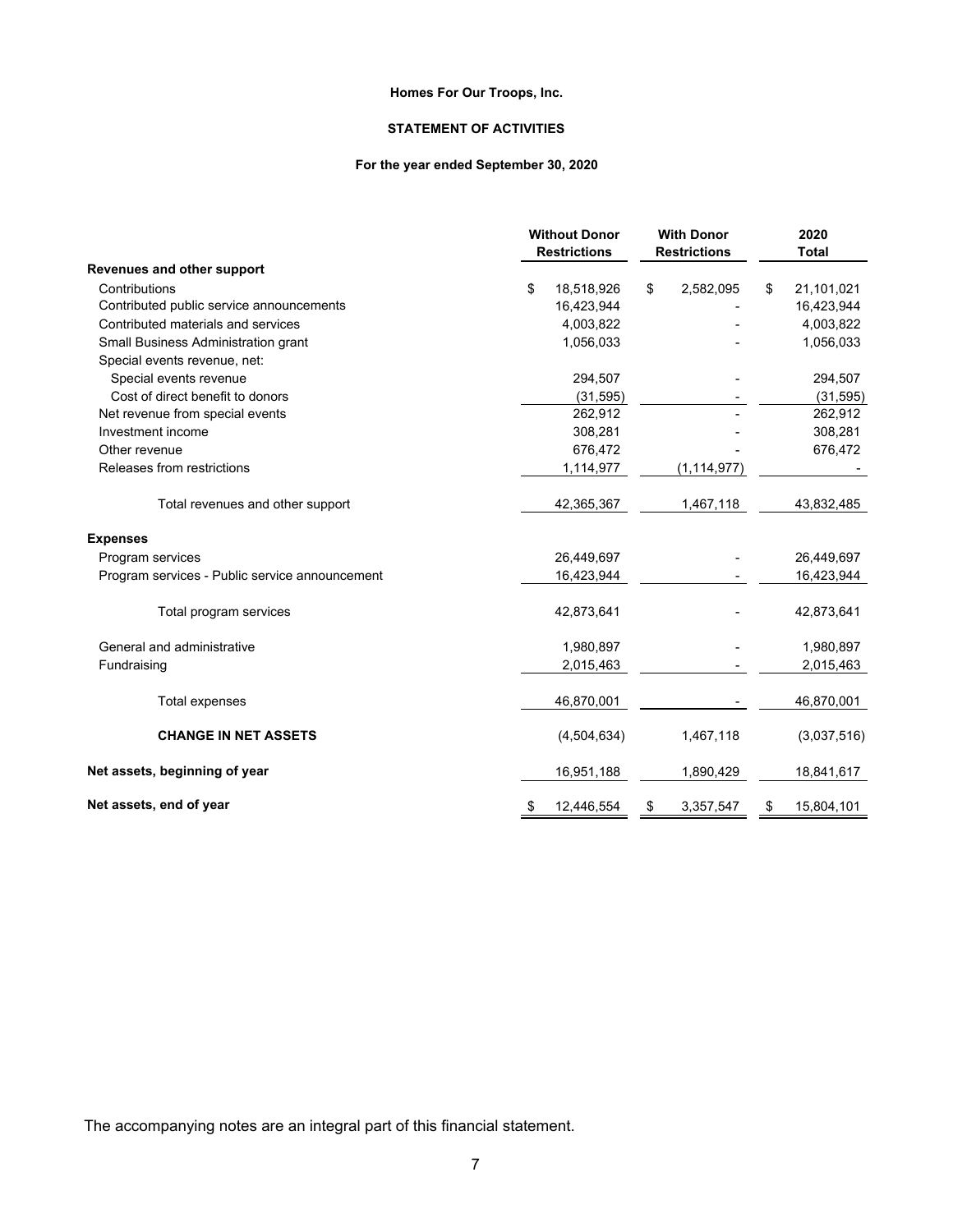#### **STATEMENT OF FUNCTIONAL EXPENSES**

#### **For the year ended September 30, 2021**

|                                       | Program<br><b>Services</b> |    | <b>General and</b><br>Administrative | <b>Fundraising</b> | <b>Total Expenses</b> |
|---------------------------------------|----------------------------|----|--------------------------------------|--------------------|-----------------------|
| Cost of veterans' homes               | \$<br>20,387,418           | \$ |                                      | \$                 | \$<br>20,387,418      |
| Public service announcements          | 11,832,020                 |    |                                      |                    | 11,832,020            |
| Salaries and benefits                 | 2,329,251                  |    | 1,504,687                            | 1,017,041          | 4,850,979             |
| <b>Professional services</b>          | 675,040                    |    | 138,747                              | 62,116             | 875,903               |
| Travel                                | 173,205                    |    | 8,296                                | 21,420             | 202,921               |
| Advertising and message communication | 323,173                    |    | 451                                  | 141,829            | 465,453               |
| Payroll taxes                         | 177,667                    |    | 115,276                              | 90,385             | 383,328               |
| Home project and fundraising events   | 158,921                    |    |                                      | 400                | 159,321               |
| Telephone and computers               | 136,885                    |    | 102,637                              | 76,030             | 315,552               |
| Fundraising appeals                   |                            |    |                                      | 138,899            | 138,899               |
| Postage and shipping                  | 6,623                      |    | 1,033                                | 82,557             | 90,213                |
| <b>Promotional materials</b>          | 7,752                      |    | 2,346                                | 19,373             | 29,471                |
| Office supplies and expenses          | 25,062                     |    | 18,240                               | 19,462             | 62,764                |
| Insurance                             | 105,595                    |    | 52,558                               | 39,631             | 197,784               |
| Miscellaneous                         | 17,875                     |    | 10,638                               | 95,817             | 124,330               |
| Depreciation                          | 56,715                     |    | 32,750                               | 54,206             | 143,671               |
| Occupancy                             | 18,884                     |    | 13,220                               | 9,607              | 41,711                |
| Total expenses                        | 36,432,086                 | S  | 2,000,879                            | 1,868,773          | 40,301,738            |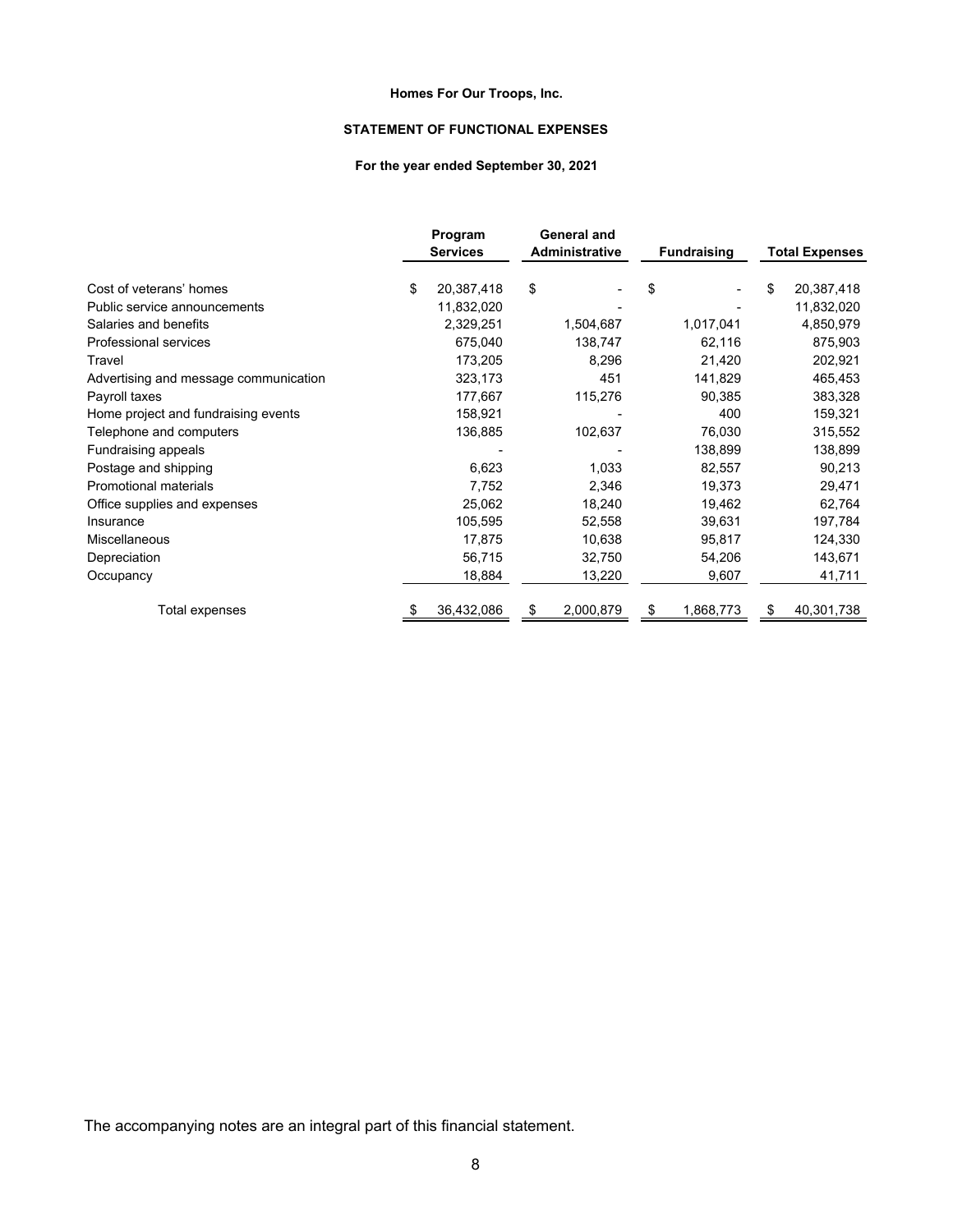#### **STATEMENT OF FUNCTIONAL EXPENSES**

#### **For the year ended September 30, 2020**

|                                       | Program<br><b>Services</b> |    | <b>General and</b><br>Administrative | <b>Fundraising</b> | <b>Total Expenses</b> |
|---------------------------------------|----------------------------|----|--------------------------------------|--------------------|-----------------------|
| Cost of veterans' homes               | \$<br>22,281,343           | \$ |                                      | \$                 | \$<br>22,281,343      |
| Public service announcements          | 16,423,944                 |    |                                      |                    | 16,423,944            |
| Salaries and benefits                 | 2,363,898                  |    | 1,478,884                            | 1,054,337          | 4,897,119             |
| Professional services                 | 682,388                    |    | 178,679                              | 142,865            | 1,003,932             |
| Travel                                | 225,133                    |    | 10,176                               | 25,437             | 260,746               |
| Advertising and message communication | 235,484                    |    | 1,590                                | 208,905            | 445,979               |
| Payroll taxes                         | 173,481                    |    | 112,049                              | 90,348             | 375,878               |
| Home project and fundraising events   | 114,112                    |    |                                      | 364                | 114,476               |
| Telephone and computers               | 128,858                    |    | 87,565                               | 78,241             | 294,664               |
| Fundraising appeals                   |                            |    |                                      | 106,353            | 106,353               |
| Postage and shipping                  | 8,680                      |    | 1,249                                | 102,819            | 112,748               |
| <b>Promotional materials</b>          | 9,341                      |    | 1,526                                | 17,592             | 28,459                |
| Office supplies and expenses          | 26,766                     |    | 18,851                               | 32,519             | 78,136                |
| Insurance                             | 114,581                    |    | 37,588                               | 30,940             | 183,109               |
| Miscellaneous                         | 18,509                     |    | 11,536                               | 88,543             | 118,588               |
| Depreciation                          | 46,069                     |    | 27,509                               | 25,277             | 98,855                |
| Occupancy                             | 21,054                     |    | 13,695                               | 10,923             | 45,672                |
| Total expenses                        | 42,873,641                 | S  | 1,980,897                            | 2,015,463          | 46,870,001            |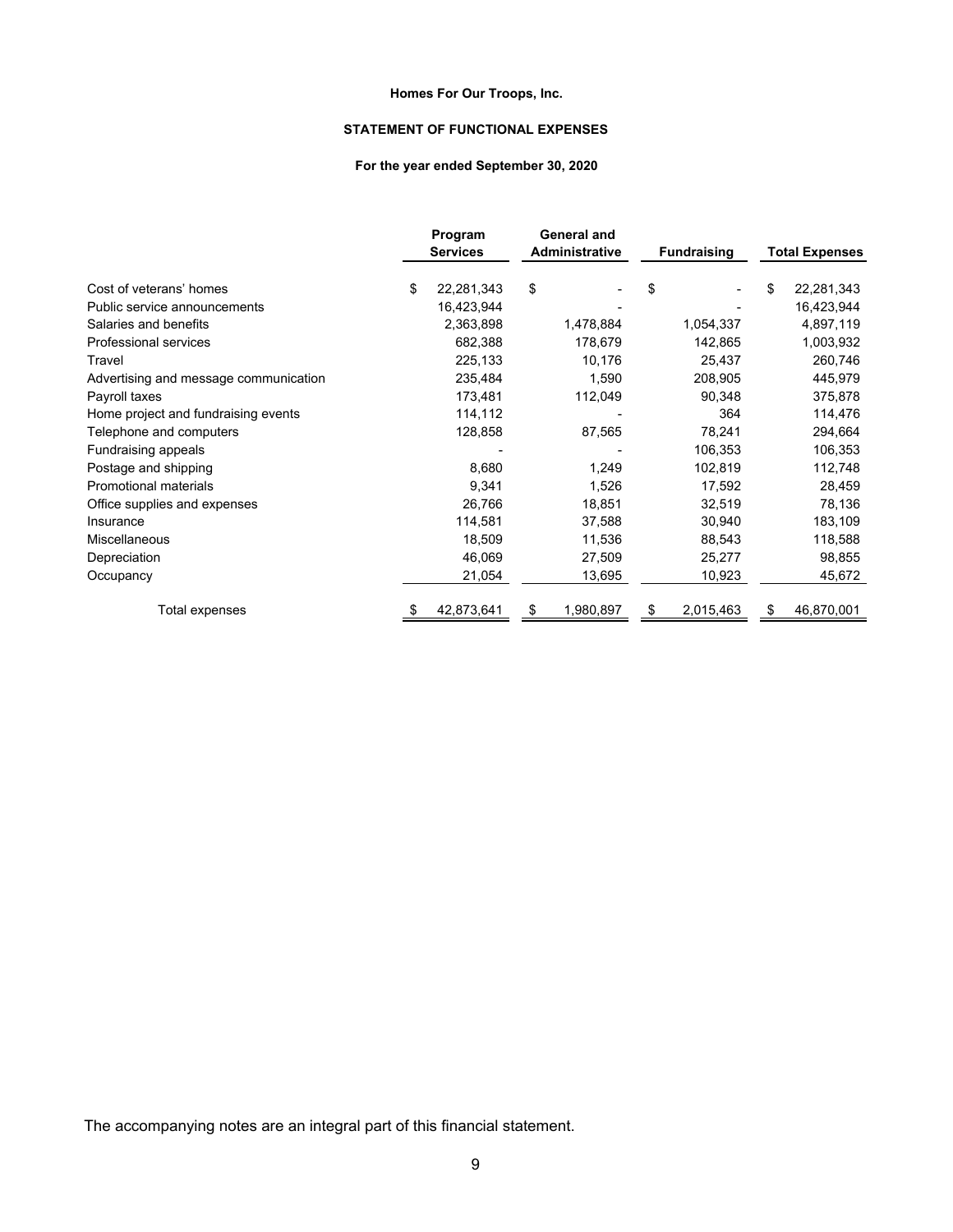## **STATEMENTS OF CASH FLOWS**

## **Years ended September 30, 2021 and 2020**

|                                                                                                                                  | 2021                     | 2020                  |
|----------------------------------------------------------------------------------------------------------------------------------|--------------------------|-----------------------|
| Cash flows from operating activities:                                                                                            |                          |                       |
| Change in net assets                                                                                                             | \$<br>3,219,797          | \$<br>(3,037,516)     |
| Adjustments to reconcile change in net assets to net                                                                             |                          |                       |
| cash provided by (used in) operating activities                                                                                  |                          |                       |
| Depreciation                                                                                                                     | 143,671                  | 98,855                |
| Realized (gains) on investments                                                                                                  | (598, 510)               | (412, 288)            |
| Unrealized (appreciation) depreciation of investments<br>Donated stock                                                           | (728, 654)<br>(170, 358) | 105,815<br>(880, 347) |
| Changes in operating assets and liabilities                                                                                      |                          |                       |
| Decrease (increase) in pledges receivable                                                                                        | 836,535                  | (1,467,118)           |
| (Increase) decrease in construction and acquisition                                                                              |                          |                       |
| costs for veterans' homes                                                                                                        | (237, 413)               | 2,134,607             |
| (Increase) decrease in prepaid expenses and other assets<br>Increase (decrease) increase in contractual commitment to            | (235, 911)               | 20,177                |
| transfer homes to veterans                                                                                                       | 3,455,027                | (759, 816)            |
| Increase in accrued expenses                                                                                                     | 257,820                  | 107,265               |
| Total adjustments                                                                                                                | 2,722,207                | (1,052,850)           |
| Net cash provided by (used in) operating activities                                                                              | 5,942,004                | (4,090,366)           |
| Cash flows from investing activities:                                                                                            |                          |                       |
| Purchases of property and equipment                                                                                              | (13, 761)                | (137, 146)            |
| Sales of investments                                                                                                             | 1,503,105                | 4,500,000             |
| Purchases of investments                                                                                                         | (7,000,000)              | (1,000,000)           |
| Net cash (used in) provided by investing activities                                                                              | (5,510,656)              | 3,362,854             |
| <b>Cash flows from financing activities:</b>                                                                                     |                          |                       |
| (Repayment) borrowings on line of credit                                                                                         | (502, 027)               | 502,027               |
| Net cash (used in) provided by financing activities                                                                              | (502, 027)               | 502,027               |
| <b>NET DECREASE IN CASH</b>                                                                                                      | (70, 679)                | (225, 485)            |
| Cash, beginning of year                                                                                                          | 944,708                  | 1,170,193             |
| Cash, end of year                                                                                                                | \$<br>874,029            | \$<br>944,708         |
| Non-cash operating activities:<br>Costs related to construction and acquisition costs<br>for veterans' homes in accounts payable | \$<br>664,006            | \$<br>750,537         |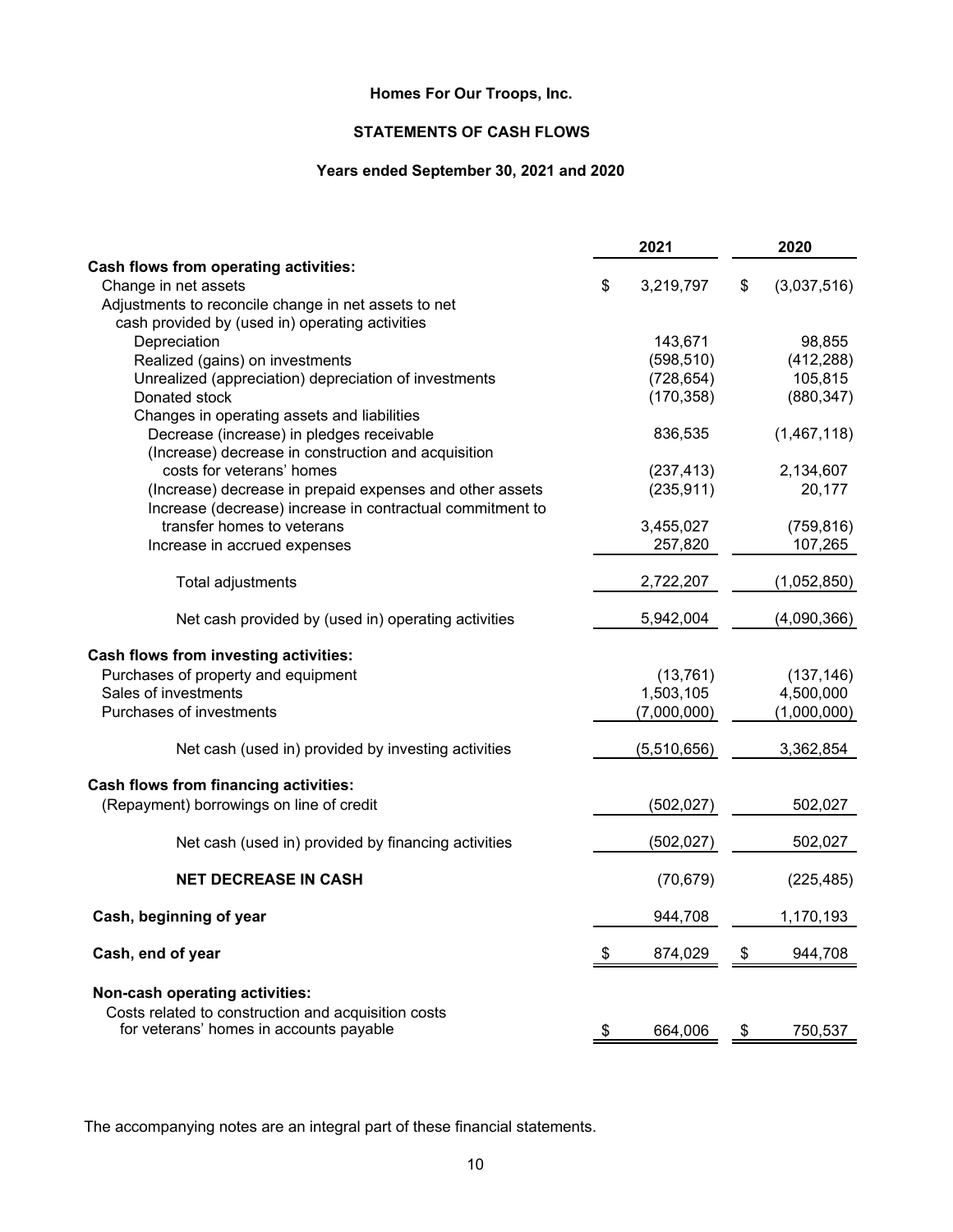#### **NOTES TO FINANCIAL STATEMENTS**

#### **September 30, 2021 and 2020**

#### **NOTE A - NATURE OF THE ORGANIZATION**

Homes For Our Troops, Inc. (the "Organization") was organized in 2004 as a not-for-profit corporation for the purpose of building specially adapted, barrier-free homes for severely injured military veterans.

#### **NOTE B - SUMMARY OF SIGNIFICANT ACCOUNTING POLICIES**

#### *Basis of Presentation*

The Organization prepares its financial statements in accordance with accounting principles generally accepted in the United States of America ("GAAP"), which requires the application of the accrual basis of accounting.

Under Financial Accounting Standards Board ("FASB") Accounting Standards Codification ("ASC") 958, *Presentation of Financial Statements of Not-For-Profit Entities*, the Organization is required to report information regarding its financial position and activities according to two classes of net assets (net assets without donor restrictions and net assets with donor restrictions) based upon the existence or absence of donor-imposed restrictions.

To ensure observance of limitations and restrictions that may be placed on the use of resources available to the Organization, its accounts are maintained in the following net asset categories:

*Net Assets without Donor Restrictions* - Net assets without donor restrictions are those net assets that are not subject to donor-imposed stipulations. Donor-restricted gains and investment income and contributions whose restrictions are met in the same reporting period are also classified as net assets without donor restrictions.

*Net Assets with Donor Restrictions* - Net assets with donor restrictions are net assets subject to donorimposed stipulations that may or will be met whether by actions of the Organization and/or the passage of time.

#### *Use of Estimates*

The presentation of financial statements in conformity with GAAP requires management to make estimates and assumptions that affect certain reported amounts of assets and liabilities and disclosure of contingent assets and liabilities as of the date of the financial statements and the reported amounts of revenues and expenses during the reporting period. Such estimates include estimates of potentially uncollectible pledge receivables, commitments to transfer homes to veterans, useful lives of land, buildings, and equipment and allocation of certain expenses to the various functions. Actual results could differ from those estimates.

#### *Investment Valuation*

Investments in securities with readily determinable fair values (mutual and exchange-traded funds) are carried at fair value as determined by major securities markets. Changes in fair value are recorded as unrealized gains or losses on investments and reflected within investment gains in the statement of activities. Realized gains or losses from the sale of investment securities are computed on the specificidentification cost basis.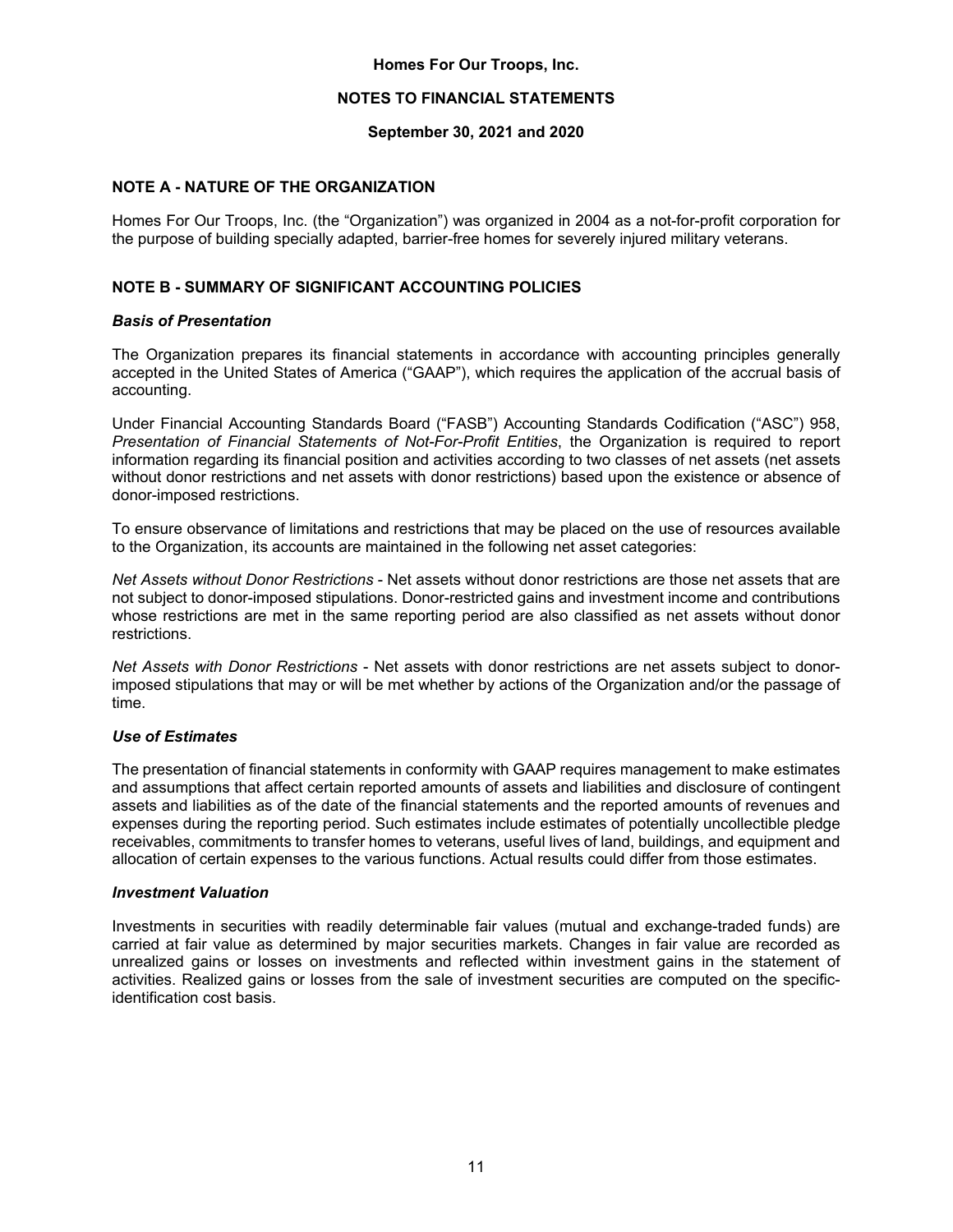#### **NOTES TO FINANCIAL STATEMENTS - CONTINUED**

#### **September 30, 2021 and 2020**

#### *Contributions*

Contributions, which include unconditional promises to give, are recorded as with or without donor restrictions, depending on the existence and/or nature of any donor restrictions. Conditional promises to give are not recorded until they become unconditional, that is, when the satisfaction of any barriers occurs and there is no right of return noted by the respective donor. Contributions to be received after one year are recorded as with donor restrictions due to time, and discounted at an appropriate rate commensurate with the risks involved. Amortization of discounts is recorded as additional contribution revenue in accordance with donor-imposed restrictions, if any, on the contributions. Net assets with donor restrictions are reclassified to net assets without donor restrictions upon satisfaction of the time or purpose restrictions. Contributions that are restricted by the donor are reported as increases in net assets without donor restrictions if the restrictions expire (that is, when a stipulated time restriction ends or purpose restriction is accomplished) in the reporting period in which the revenue is recognized. Donor-restricted contributions whose restrictions are met in the same reporting period are reported as unrestricted support.

Pledges receivable are stated at the amount management expects to collect from outstanding balances, less a present value discount. Management provides for potentially uncollectible amounts through a provision for uncollectible pledges and an adjustment to a valuation allowance based on its assessment of the current status of individual accounts.

#### *Contributed Public Service Announcements and Other Goods and Services*

The Organization produces and distributes public service television and radio announcements that focus attention on the home building program that the Organization provides to veterans, which enables the veterans to rebuild their lives. These public service announcements are distributed to television and radio stations nationwide, who then provide airtime to deliver announcements to assist the Organization in its mission, free of charge.

The Organization contracts with a third-party valuation company to value each television and radio airing, based on the number of impressions (number of people exposed to the spot) using the third-party's proprietary database of Nielsen audience data. The amount recognized as both gift in-kind revenue and expense is the fair market value of each airing that occurred during the fiscal year.

Contributed goods and services are reflected in the accompanying financial statements at their estimated fair value, if reasonably determined. The contributions of services are recognized if the services received (a) create or enhance non-financial assets, or (b) require specialized skills that are provided by individuals possessing those skills and would typically need to be purchased if not provided by donations.

#### *Construction and Acquisition Costs for Veterans' Homes*

Construction and acquisition costs for veterans' homes represent real estate acquisition and home construction costs incurred as of the period end for specially adapted home projects. When acquiring land and constructing a new home, title and ownership of the property is retained by the Organization until such time that the Organization transfers ownership to the veteran. The Organization enters into an agreement with the veteran prior to construction, noting at that time that the project may span multiple fiscal years. The contribution payable (presented as "commitment to transfer homes to veterans' liability on the statement of financial position") to the veteran is conditional upon the veteran meeting certain barriers. Before the barriers are overcome, the Organization has the right to cancel the agreement. Near to the end of construction, the parties agree that the barriers have been overcome and the contribution becomes unconditional at this date, called the Key Ceremony Date. The construction costs are expensed at this date, and closing occurs soon thereafter.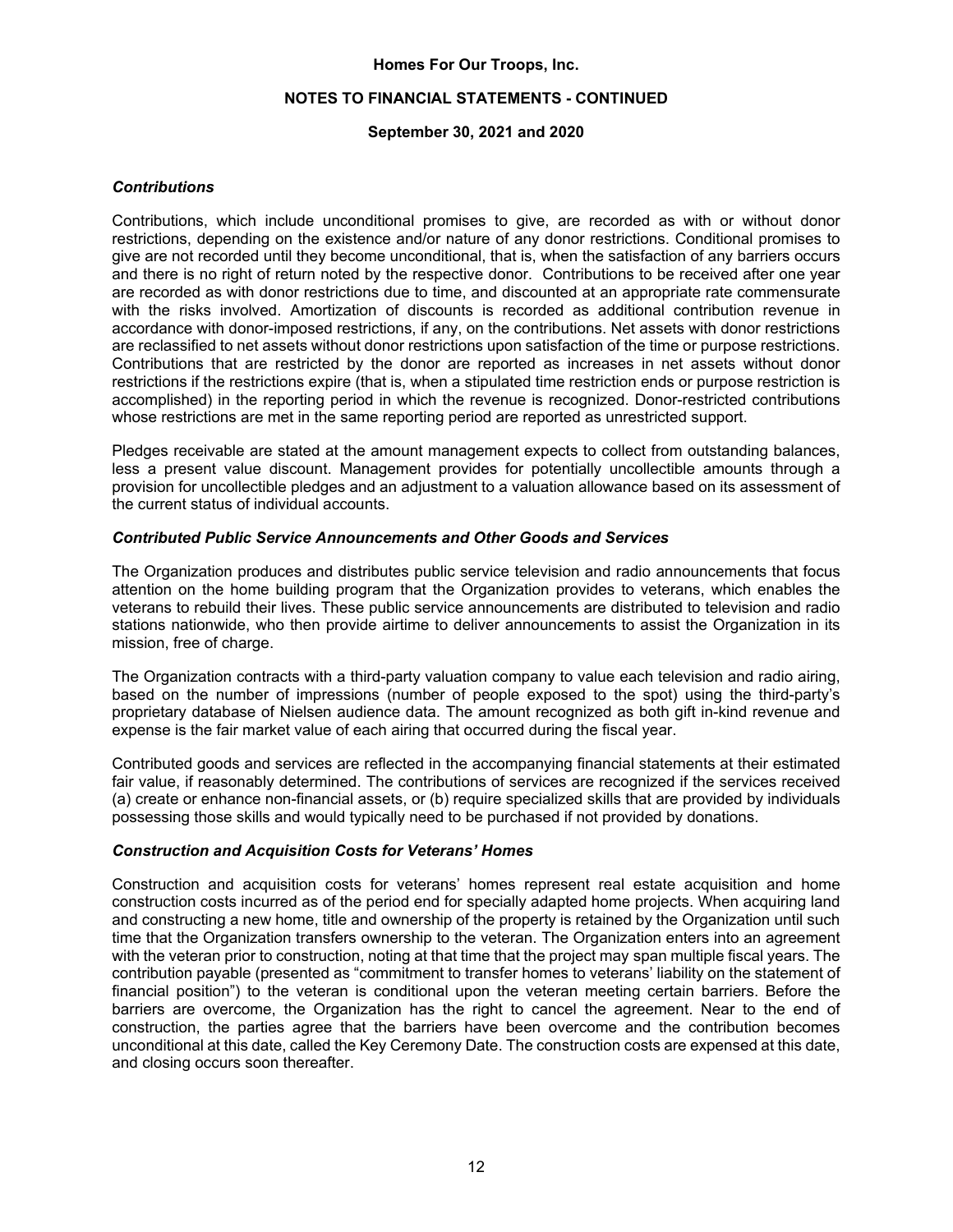#### **NOTES TO FINANCIAL STATEMENTS - CONTINUED**

#### **September 30, 2021 and 2020**

#### *Contractual Commitment to Transfer Homes to Veterans*

At the Key Ceremony Date, when all significant conditions of the contractual agreement between the Organization and the veteran have been met, a liability representing the contractual commitment to transfer the home to the veteran is recorded, with corresponding program expense recognition. Upon transfer of ownership, the full cost of the property and the corresponding contractual liability are derecognized. Several variables may impact the recognition or the derecognition of the asset and the liability in a given year, such as inclement weather or general contractor delays.

#### *Property and Equipment*

Property and equipment are recorded at cost at the date of acquisition or fair value on the date of donation. When assets are sold or otherwise disposed of, the cost and related accumulated depreciation are removed from the respective accounts and any resulting gain or loss is reflected in the accompanying statement of activities.

Depreciation of property and equipment is computed on the straight-line method based on the estimated useful lives of the respective assets, which range from three to 40 years.

#### *Fundraising and Special Events*

The direct cost of fundraising and special events that provide a benefit to the contributors are deducted from the gross revenues raised at such events.

#### *Functional Allocation of Expenses*

The costs of providing the Organization's various programs and other activities have been summarized on a functional basis in the accompanying statement of activities. Accordingly, certain costs have been allocated among the program and supporting services benefited. Salaries and other expenses, which are associated with a specific function, are charged directly to that function. Salaries and other expenses which benefit more than one function are allocated to the various functions based on the time spent.

#### *Income Taxes*

The Organization is recognized as an organization exempt from federal income taxes under Section 501(c)(3) of the Internal Revenue Code (the "Code") whereby only unrelated business income, as defined by Section 512(a)(1) of the Code, is subject to federal income tax. During the years ended September 30, 2021 and 2020, there was no significant unrelated business income. In addition, the Organization has been determined by the Internal Revenue Service ("IRS") not to be a private foundation within the meaning of Section 509(a) of the Code.

The Organization recognizes and measures its unrecognized tax positions and assesses the likelihood, based on their technical merit, that tax positions will be sustained upon examination based on the facts, circumstances and information available at the end of each period. The Organization has not identified any uncertain tax positions as of September 30, 2021 or 2020.

The Organization is currently not subject to any audits by its taxing jurisdictions.

#### *Subsequent Events*

Subsequent events have been evaluated through February 2, 2022, which is the date the financial statements were available to be issued. No events requiring recognition or disclosures in the financial statements were identified.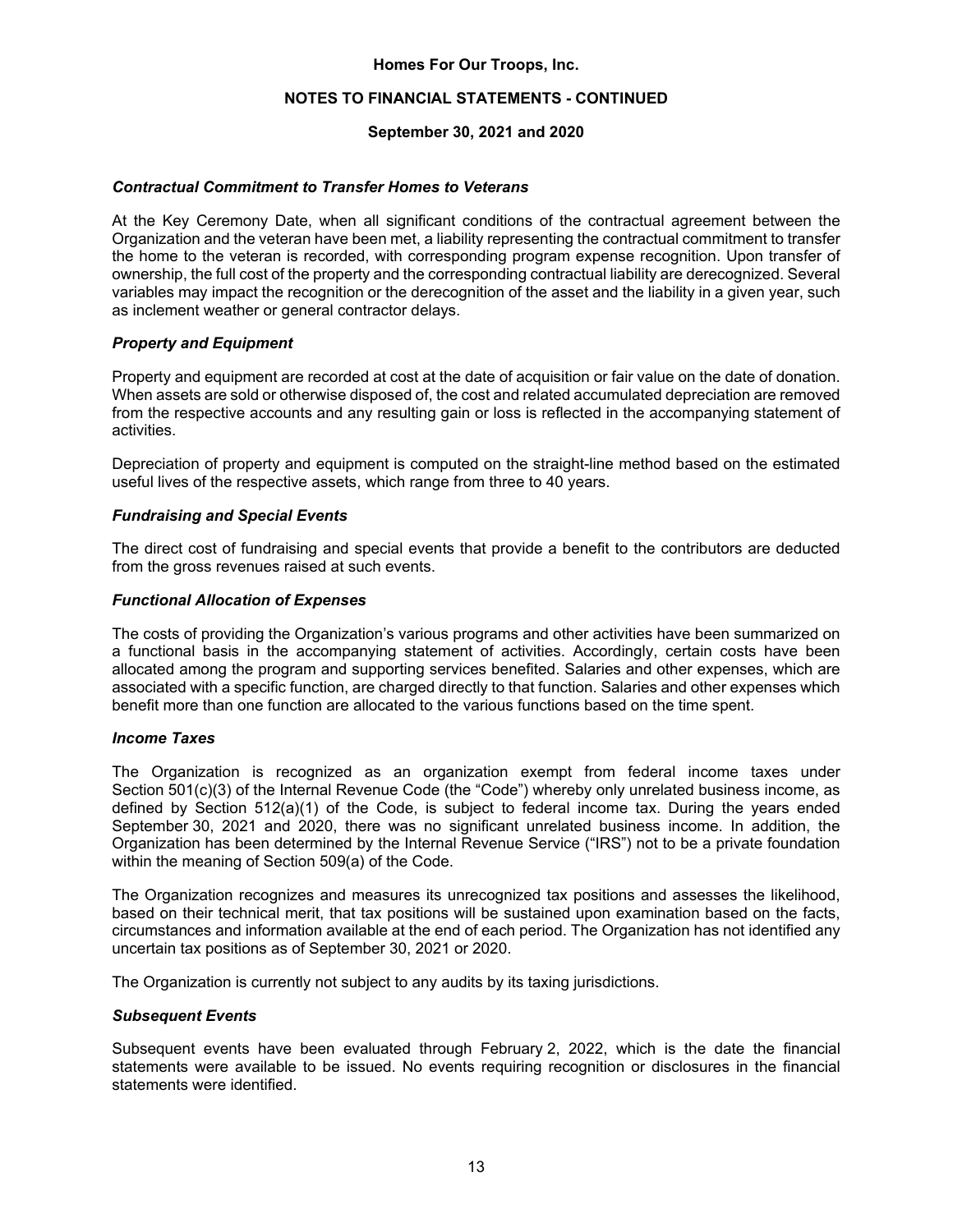#### **NOTES TO FINANCIAL STATEMENTS - CONTINUED**

#### **September 30, 2021 and 2020**

#### *Risks and Uncertainties*

With the ongoing worldwide pandemic, the Organization continued to adapt and adjust its operations as conditions changed. The initial effects of the pandemic that occurred during fiscal year 2020, such as the unprecedented shutdown of most in-person activities which impacted the Organization's independent fundraising revenue, began to wane as restrictions were lifted. The Organization's varied revenue streams helped mitigate any severe downturn in overall revenue. Overall, the Organization withstood any major impacts of the pandemic, and in fact saw an increase in cash contributions of nearly 23% from fiscal year 2020 to 2021.

Secondary effects of the pandemic were felt by the Organization in 2021, as there were delays in architectural plans completion and permitting, as well as increased costs of lumber and concrete, and supply chain issues, most of which have continued into fiscal 2022. As the pandemic continues, the Organization is unsure of the potential impact on financial results in fiscal 2022, especially as it relates to the increased construction costs and supply chain issues. The Organization continues to work closely with its Finance Committee and Board of Directors to ensure that conservative projections were built into its fiscal 2022 budget and that a sufficient amount of liquidity is available to continue its mission.

The Organization believes it has taken appropriate actions to limit the impact of the pandemic moving forward, but recognizes that the full impact of COVID-19 cannot be fully estimated at September 30, 2021 and through the date of this report.

#### *Change in Method of Accounting for Certain Construction Costs*

During 2021, the Organization elected to change its method of accounting related to certain veteran home build construction costs, such as the cost of architectural plans, permitting, site clearing and excavation, insurance, property taxes, and similar costs that are not considered part of the cost of the home. Whereas in prior years, these costs were capitalized as part of the veteran home build construction cost and expensed at the time the deed was transferred to the veteran, the Organization believes that expensing these costs in the period that they are incurred is preferable and more appropriate, as well as being in accordance with generally accepted accounting principles. The Organization determined that it is impracticable to determine the cumulative effect of applying this change retrospectively and that the effect on prior periods is immaterial, with a less than one percent (<1%) impact on Net Assets. Accordingly, the Organization did not recognize a cumulative effect adjustment in beginning net assets related to this change. Sufficient information exists to apply this period cost change beginning October 1, 2020. As such, the new method has been applied prospectively to the Organization's Construction and Acquisition Costs of Veterans' Homes, the Commitment to Transfer homes to Veterans, and Program Services effective October 1, 2020.

#### **NOTE C - INVESTMENTS**

Investments are comprised of the following as of September 30:

|                                                                                 |   | 2021                   |      | 2020                |
|---------------------------------------------------------------------------------|---|------------------------|------|---------------------|
| Money market funds, savings & time deposits<br>Mutual and exchange-traded funds | S | 3,699,717<br>9.643.654 | - \$ | 73.584<br>6,275,854 |
| Total                                                                           |   | 13,343,371             |      | 6,349,438           |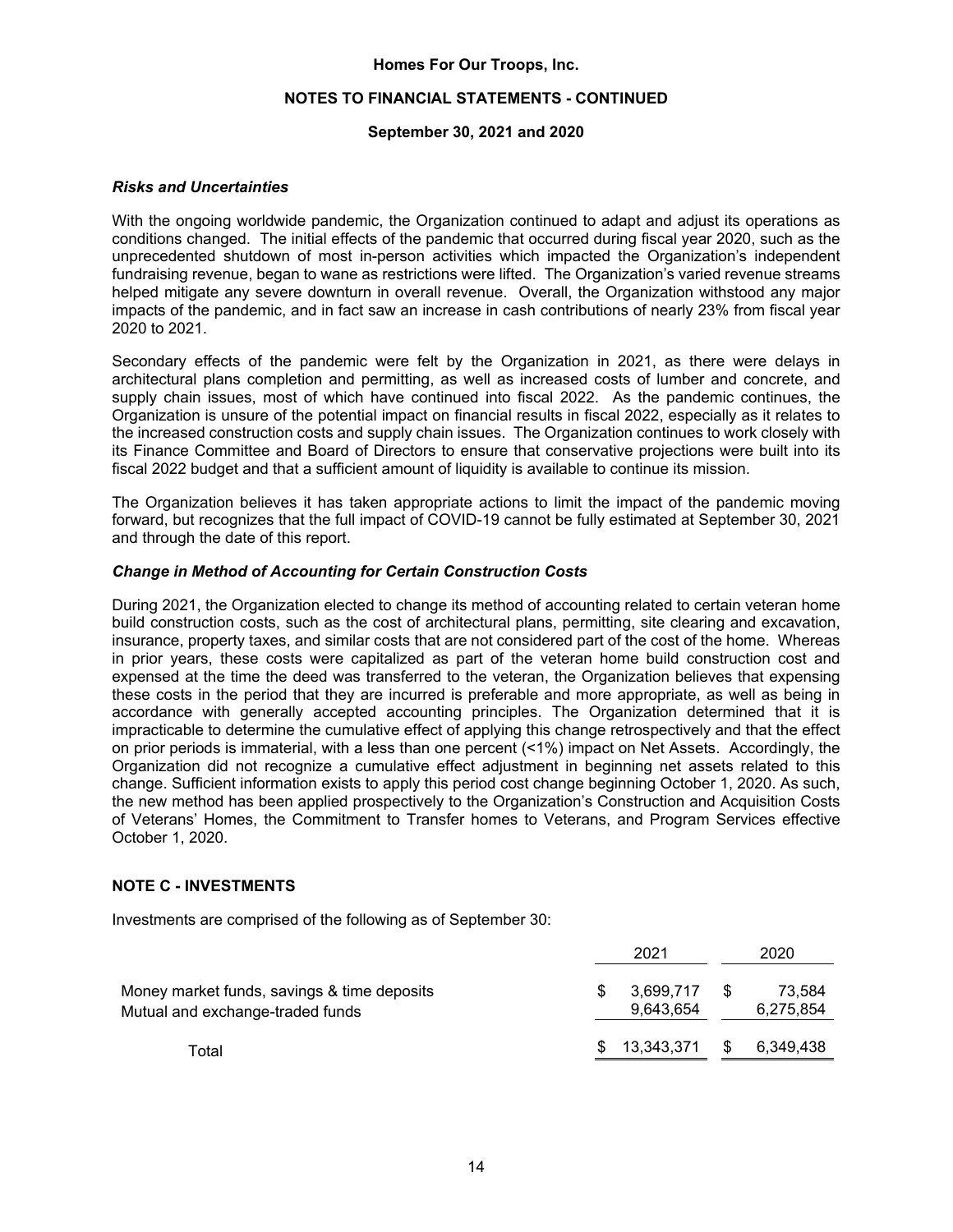#### **NOTES TO FINANCIAL STATEMENTS - CONTINUED**

#### **September 30, 2021 and 2020**

Total investment income is comprised of the following for the years ended September 30:

|                                                                                                        |    | 2020                          |    |                                 |
|--------------------------------------------------------------------------------------------------------|----|-------------------------------|----|---------------------------------|
| Change in unrealized appreciation (depreciation)<br>Net realized gains<br>Dividend and interest income | \$ | 728,654<br>415.531<br>211,916 | \$ | (105,815)<br>233,415<br>203,326 |
| Subtotal                                                                                               |    | 1,356,101                     |    | 330,926                         |
| Less: custodial and investment advisor fee                                                             |    | (28, 937)                     |    | (22, 645)                       |
| Total investment income                                                                                | \$ | 1,327,164                     | \$ | 308,281                         |

#### **NOTE D - PLEDGES RECEIVABLE**

Pledges receivable, discounted at rates ranging from 1.92-2.05%, consist of the following as of September 30:

|                                                                      | 2021                       |   | 2020                    |
|----------------------------------------------------------------------|----------------------------|---|-------------------------|
| Amounts due<br>Within one year<br>After one year, through five years | \$<br>2,059,354<br>755,023 | S | 2,616,365<br>1,100,000  |
| Total pledges receivable                                             | 2,814,377                  |   | 3,716,365               |
| <b>Discounts</b><br>Allowance for uncollectible pledges              | (40, 842)<br>(252, 523)    |   | (76, 531)<br>(282, 287) |
| Pledges receivable, net                                              | \$<br>2,521,012            |   | 3,357,547               |

As of September 30, 2021 and 2020, \$1,605,000 and \$2,200,000 respectively, or 64% and 66% of pledges receivable, are attributable to pledges from two corporate partner organizations.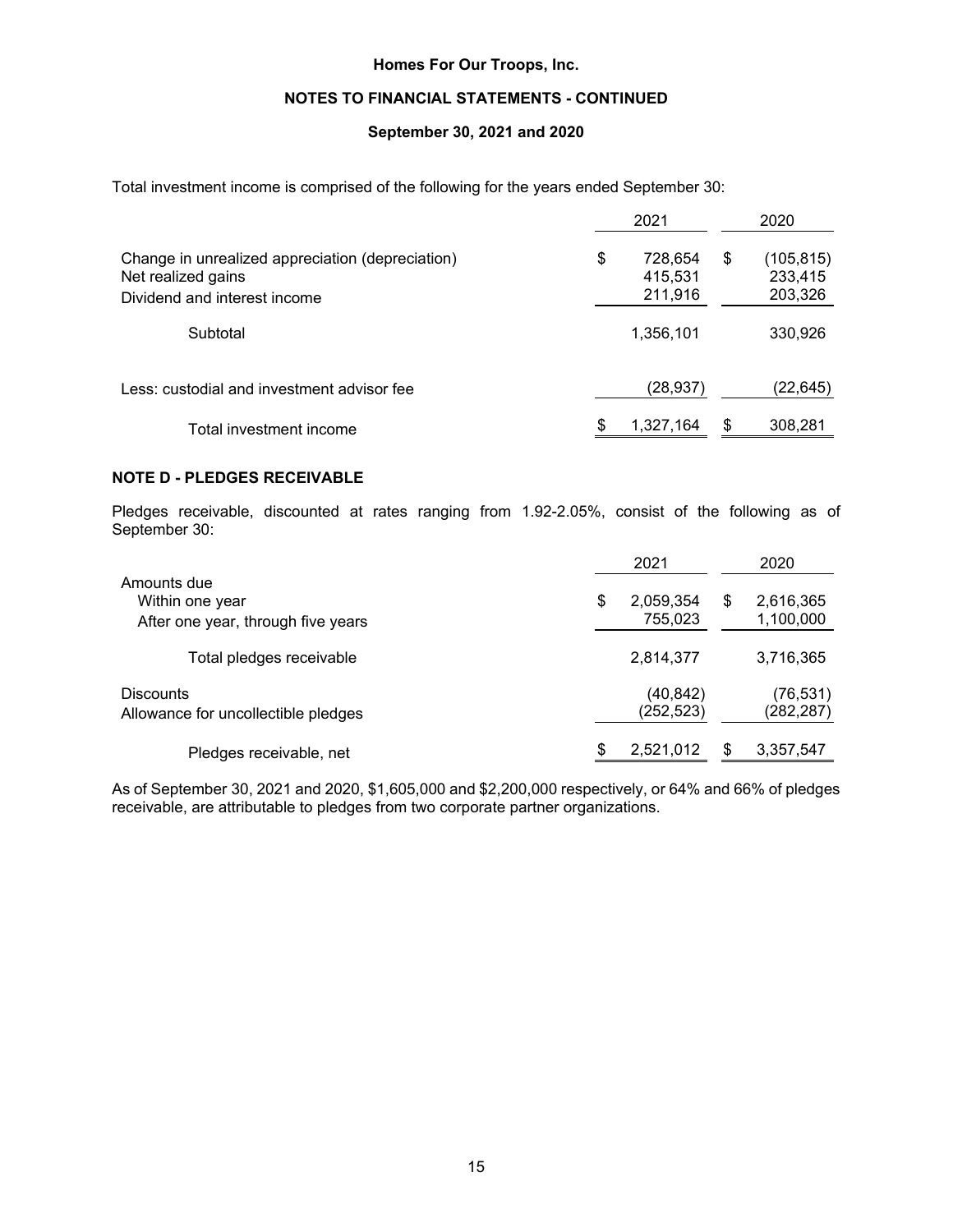#### **NOTES TO FINANCIAL STATEMENTS - CONTINUED**

#### **September 30, 2021 and 2020**

#### **NOTE E - PROPERTY AND EQUIPMENT**

Property and equipment are comprised of the following as of September 30:

|                                    | 2021                      | 2020                      |
|------------------------------------|---------------------------|---------------------------|
| Land<br>Buildings and improvements | \$<br>50,500<br>1,712,319 | \$<br>50,500<br>1,712,319 |
| Furniture and equipment            | 566,603                   | 584,507                   |
|                                    | 2,329,422                 | 2,347,326                 |
| Less: accumulated depreciation     | (914, 923)                | (803, 401)                |
|                                    | \$<br>1.414.499           | \$<br>1,543,925           |

Depreciation expense amounted to \$143,671 and \$98,855 for the years ended September 30, 2021 and 2020, respectively.

#### **NOTE F - LINE OF CREDIT**

The Organization's line of credit with a bank has a borrowing limit of up to \$3,000,000 and was active and unused throughout most of 2021. When the line is in use, the loan is payable on demand. Interest is charged by utilizing a fluctuating rate based on the LIBOR (Advantage) rate plus 0.90%. The line of credit remains in effect indefinitely. The loan is collateralized by a first priority interest in the investment assets of the Organization. During fiscal year 2020, the Organization originally borrowed \$1,000,000, but paid off \$500,000. Early in fiscal year 2021, the Organization paid off the remainder of the line, and as of September 30, 2021, there is no outstanding balance on the line of credit.

#### **NOTE G - NET ASSETS WITH DONOR RESTRICTIONS AND ASSETS RELEASED FROM RESTRICTION**

Net assets with donor restrictions consist of grants that are restricted by time, and grants restricted for the purpose of building a specially adapted, barrier-free home for a severely injured military veteran within a specific geographic location which is specified by the donors.

Net assets released from donor restrictions are as follows as of September 30:

|                                                                                                                                      | 2021                            | 2020                          |
|--------------------------------------------------------------------------------------------------------------------------------------|---------------------------------|-------------------------------|
| Time and purpose restrictions<br>Specially adapted housing grants<br>Payment on pledges receivable<br>Release of timing restrictions | \$<br>۰<br>1,508,934<br>145,000 | 247.875<br>730,478<br>136,624 |
| Total                                                                                                                                | 1,653,934                       | 1,114,977                     |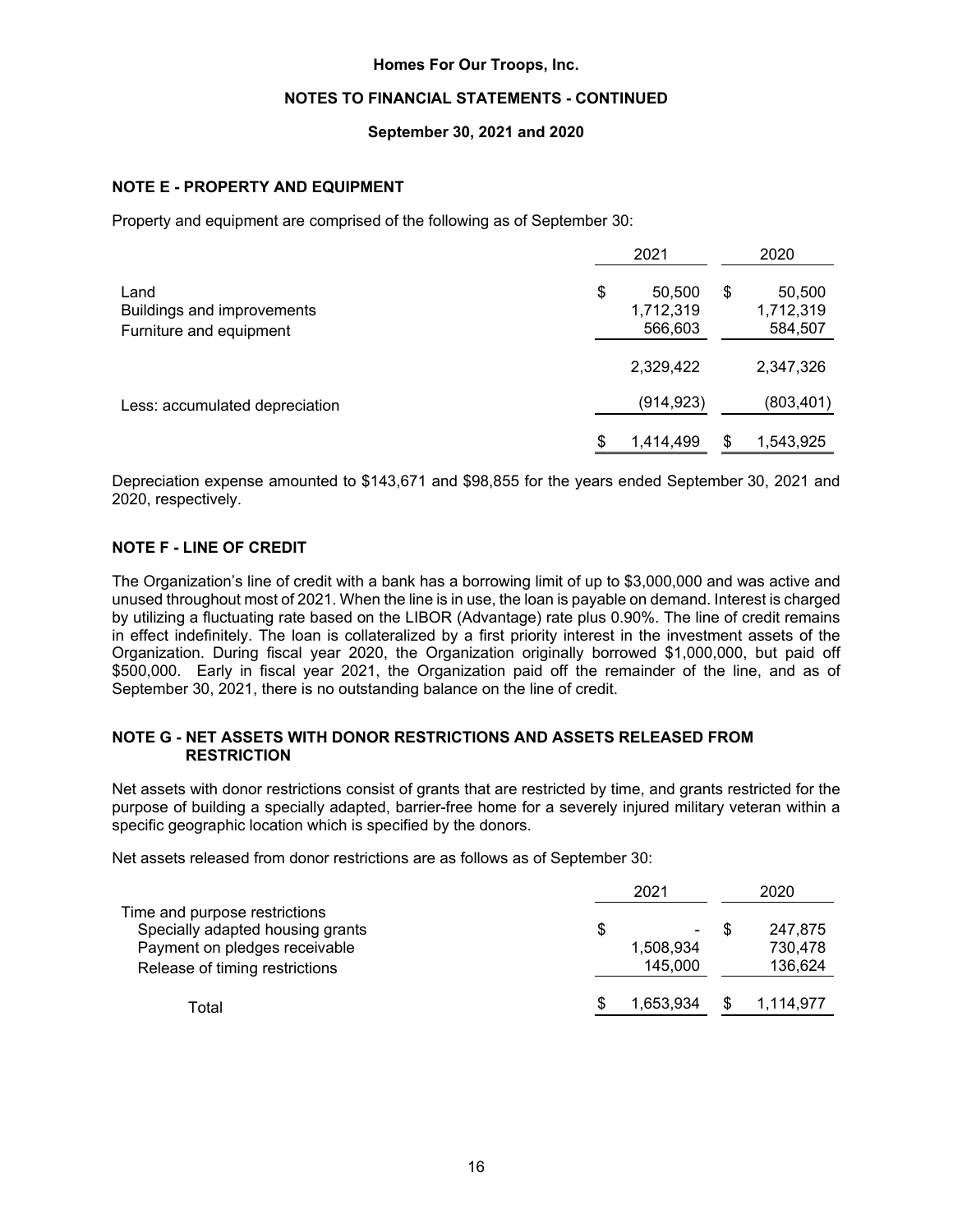#### **NOTES TO FINANCIAL STATEMENTS - CONTINUED**

#### **September 30, 2021 and 2020**

#### **NOTE H - CONTRIBUTED MATERIALS AND SERVICES**

The following have been reflected as contribution revenue and program expense in the accompanying financial statements for the years ended September 30:

|                                                                                                       | 2021                               |   | 2020                               |
|-------------------------------------------------------------------------------------------------------|------------------------------------|---|------------------------------------|
| Building materials and construction services<br>Public service announcements<br>Professional services | 2,160,653<br>11,832,020<br>673.717 |   | 3,258,086<br>16,423,944<br>745,736 |
| Total contributed materials and services revenue                                                      | 14,666,390                         | S | 20,427,766                         |

#### **NOTE I - COMMITMENTS AND CONTINGENCIES**

#### *Commitment to Transfer Homes to Veterans*

As of September 30, 2021 and 2020, the Organization's estimated commitment to fund the completion of current (in-process) and future projects is \$72.3 million and \$57.3 million, respectively. These commitments are expected to be met between fiscal years 2022 through 2026.

#### *Contingencies*

The Organization is subject to certain claims encountered in the normal course of business. The resolution of these matters is not expected to have a material effect on the Organization's financial position or results of operations.

#### **NOTE J - EMPLOYEE BENEFIT PLAN**

The Organization maintains an employee benefit plan established under IRS Code Section 401(k) which covers substantially all of its eligible employees. Under the terms of the plan, the Organization makes contributions on a non-discretionary basis, using a safe harbor method, in a maximum amount equal to 3.5% of the participating employees' eligible salaries. Contribution expense under this plan amounted to \$127,819 and \$107,142 for the years ended September 30, 2021 and 2020, respectively.

### **NOTE K - CONCENTRATION OF CREDIT RISK**

The Organization maintains its cash balances at a banking institution located within Massachusetts. The cash balances are insured, with certain limitations, by the Federal Deposit Insurance Corporation ("FDIC"). At certain times during the year, cash balances exceeded the insured amounts. Management monitors, on a regular basis, the financial condition of the financial institution, along with their balances, to keep this potential risk to a minimum.

The Organization also maintains investment accounts with a broker/dealer, which are not insured by the FDIC. These accounts may be subject to insurance by the Securities Investor Protection Corporation. Management believes that the risk of loss with respect to maintaining these accounts with the broker/dealer has been limited by choosing a strong institution with which to do business.

Refer to Note D for disclosure regarding concentration of credit risk within pledges receivable.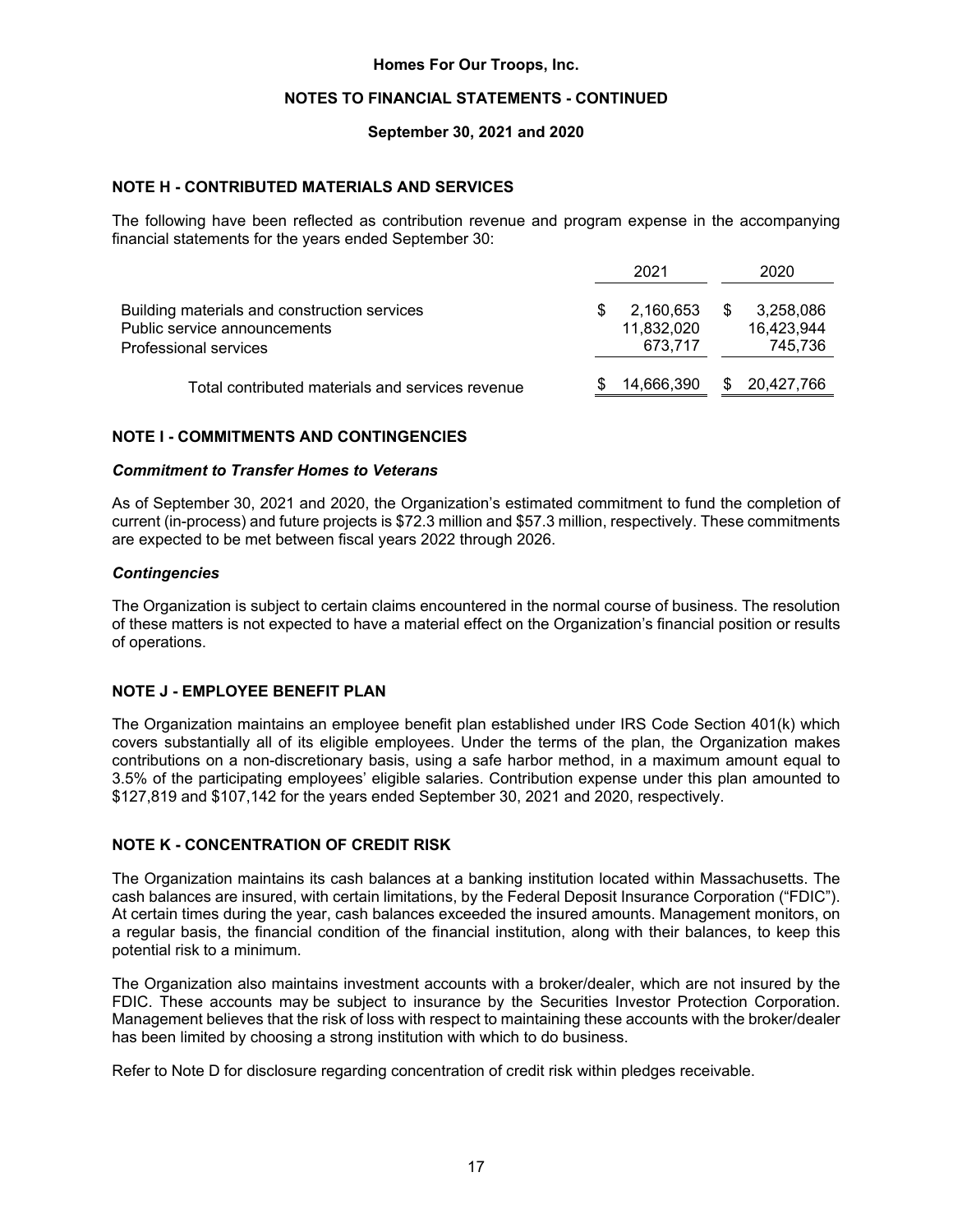#### **NOTES TO FINANCIAL STATEMENTS - CONTINUED**

#### **September 30, 2021 and 2020**

#### **NOTE L - RELATED-PARTY TRANSACTIONS**

Included in the financial statements are cash and gifts in-kind from various members of the Board of Directors or related entities they are associated with, valued at \$3,841,522 and \$1,628,445 for the years ended September 30, 2021 and 2020, respectively. Cash donations for the years ended September 30, 2021 and 2020 totaled \$3,750,335 and \$1,469,492, respectively, and gifts in-kind, which included professional legal services, travel, and meals provided at build project events, are valued at \$91,187 and \$158,953, respectively.

#### **NOTE M - FAIR VALUE MEASUREMENTS**

The Organization uses fair value measurements to record fair value adjustments, when applicable, to certain assets and liabilities to determine fair value disclosures. In accordance with the *Fair Value Measurements and Disclosures* topic of FASB ASC 820, the fair value of a financial instrument is the price that would be received to sell an asset or paid to transfer a liability in an orderly transaction between market participants at the measurement date. Fair value is best determined based upon quoted market prices.

#### *Fair Value Hierarchy*

The Organization utilizes a fair value hierarchy that prioritizes the inputs to valuation techniques used to measure fair value. The hierarchy gives the highest priority to unadjusted quoted prices in active markets for identical assets or liabilities (Level 1 measurements) and the lowest priority to unobservable inputs (Level 3 measurements). The three levels of the fair value hierarchy are described as follows:

- Level 1 Valuation is based on quoted market prices in active markets for identical assets that the Organization has the ability to access at the measurement date. Valuations are obtained from readily available pricing sources for market transactions involving identical assets.
- Level 2 Valuation is based on inputs other than quoted prices included within Level 1 that are observable for the asset, either directly or indirectly. The valuation must be based on quoted prices for similar assets, quoted prices in markets that are not active, or other inputs that are observable or can be corroborated by observable market data for substantially the full term of the asset.
- Level 3 Valuation is based on unobservable inputs that are supported by little or no market activity and that are significant to the fair value of the assets or liabilities. The Organization had no Level 3 assets as of September 30, 2021.

The inputs used to measure fair value may fall into different levels of the fair value hierarchy. In such cases, for disclosure purposes, the level in the fair value hierarchy within which the fair value measurement falls in its entirety, is determined based on the lowest level of input that is significant to the fair value measurement in its entirety.

There have been no changes in the methodology used at September 30, 2021.

A description of the valuation techniques applied to the Organization's major categories of assets and liabilities measured at fair value on a recurring basis, applies only to Level 1 securities, which are measured at fair value. Level 1 securities are based on quoted market prices in an active exchange market. These investments include money market funds and exchange-traded funds.

All investments as of September 30, 2021 and 2020 are valued based on Level 1 inputs.